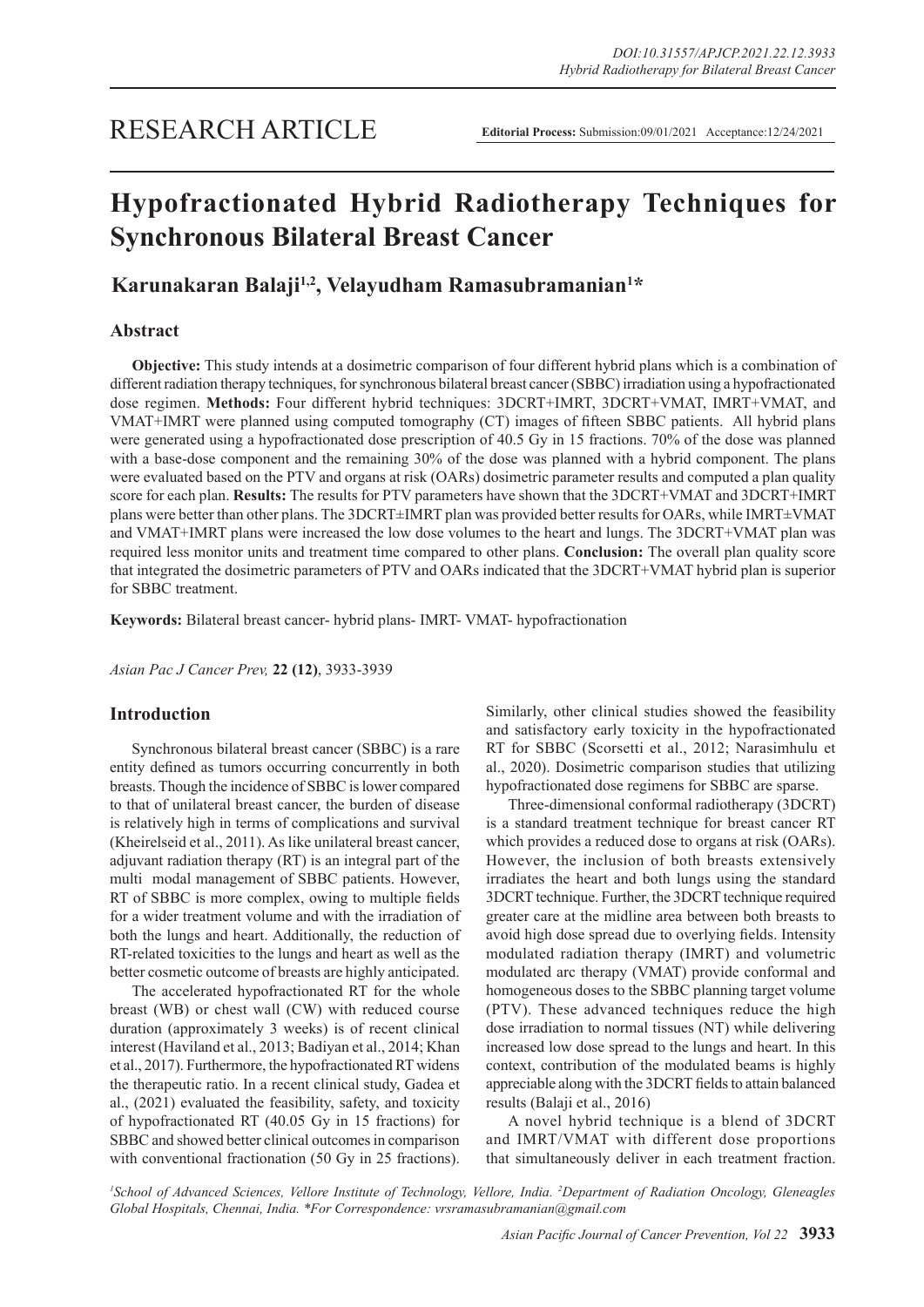#### *Karunakaran Balaji and Velayudham Ramasubramanian*

Improvement in the dosimetric parameter results of hybrid plans for unilateral breast cancer has been described in many articles (Jost et al., 2015; Lin et al., 2015; Chen et al., 2017). While there is a paucity of hybrid planning studies that include SBBC. Most of the hybrid studies employed the 3DCRT as a base-dose plan for the VMAT or IMRT to generate the hybrid plans, while few studies utilized the IMRT as a base-dose plan with flattening filter free (FFF) beams (Bahrainy et al., 2016). Publications that compare hybrid plans with different combinations of techniques together are scarce.

The aim of this study is a dosimetric assessment of four different hybrid planning techniques: 3DCRT (base-dose plan) combined with IMRT (3DCRT+IMRT), 3DCRT (base-dose plan) combined with VMAT (3DCRT+VMAT), IMRT (base-dose plan) combined with VMAT (IMRT+VMAT) and VMAT (base-dose plan) combined with IMRT (VMAT+IMRT) for the SBBC RT using hypofractionated dose regimen.

## **Materials and Methods**

#### *Patient preparation*

Computed tomography (CT) image set of fifteen SBBC patients who already received RT at our institution were retrospectively selected for this study. The median age of these patients was 52 years (range  $49-66$ ). The informed consent has been waived off by the ethics board of the institution considering this as a retrospective study with no human involved. The planning CT images had been acquired with patients placed in a supine position using a customized vacuum bag. Their hands were elevated above the head and kept on a wing board. The CT data sets were imported in Eclipse treatment planning systems (TPS) version 13.7 (Varian Medical Systems, Palo Alto, CA, USA). Clinical target volume (CTV) that includes both breasts was delineated and expanded to 5 mm to generate PTV. The PTV was cropped 5 mm inside from the external body surface. The OARs delineated were heart, left anterior descending coronary artery (LAD), right coronary artery (RCA), left lung (LL), right lung (RL), spinal cord (SC), esophagus, trachea, gastroesophageal junction & coeliac plexus (GEJCP), and NT, defined as the body volume minus PTV were delineated.

#### *Treatment Planning*

The hybrid treatment plans were created in the Eclipse TPS using 6 MV photon beams of Truebeam STx linear accelerator (Varian Medical Systems, Palo Alto, CA, USA) furnished with a high-definition multi-leaf collimator (HDMLC). A hypofractionated dose prescription of 40.5 Gy (2.7 Gy per fraction) in 15 fractions was used for the PTV. The dose weightings utilized were 70% of the prescription dose for the base-dose component and 30% of the prescription dose for the hybrid component (Balaji et al., 2018). Both IMRT and VMAT optimizations were performed using photon optimizer (PO) algorithm version 13.7. The volume dose was computed using Analytical Anisotropic Algorithm (AAA) version 13.7. with 2.5 mm dose grid matrix. All individual plans were normalized in such a way that the plans deliver the PTV mean dose equal

to the prescribed dose. For all planning techniques, a single isocenter was placed longitudinally at the center of PTV and medially below the sternum as illustrated in Figure 1.

For the base-dose component, the 3DCRT plan employed two tangential fields for each side of the breast PTV as shown in Figure 1. The gantry angles of these tangential fields were selected in such a way that to avoid midline overlap between both sides of the PTV. A collimator angle of 0° was kept for the tangential fields. Similarly, the IMRT base-dose plan was created using the same beam arrangements of the 3DCRT plan except for the collimator angles, which were kept around  $\pm 10^{\circ}$  depends on the midline overlap between both sides of the PTV. In the optimization interface, fixed jaw setting was enabled for all IMRT fields. The VMAT base-dose plan included four tangential arcs for each breast as shown in Figure 1. For left-sided breast, arc1 rotated clockwise from 300° to 350° with 15° collimator angle, arc2 rotated clockwise from 100° to 150° with 345° collimator angle, arc3 rotated counterclockwise from 150° to 100° with 350° collimator angle, and arc4 rotated counterclockwise from 350° to 300° with 10° collimator angle. For right-sided breast, arc1 rotated clockwise from 210° to 260° with 15° collimator angle, arc2 rotated clockwise from 10° to 60° with 345° collimator angle, arc3 rotated counterclockwise from 60° to 10° with 350° collimator angle, and arc4 rotated counterclockwise from 260° to 210° with 10° collimator angle. Both the IMRT and VMAT plan optimizations were performed using the photon optimizer (PO) algorithm. All base-dose plans were dose computed for 1.9 Gy (approximately 70% of prescription dose) using AAA.

For the hybrid component, IMRT and VMAT plans were generated with the remaining prescription dose of 0.8 Gy (approximately 30% of the PTVs prescription dose). The IMRT plans consisted of 5 fields for each breast as shown in Figure 2. The gantry angles for the left side are 300°, 330°, 45°, 120°, and 150°. Similarly, the gantry angles for the right side are 60°, 30°, 315°, 240°, and 210°. The collimator angles were set at  $\pm 5^{\circ}$ . The fixed jaw setting was enabled for all IMRT fields during optimization. The VMAT plans utilized two coplanar partial arcs and two tangential arcs for each breast as displayed in Figure 2. For the left side, arc1 rotated clockwise from 300° to 45° with 10° collimator angle and arc2 rotated clockwise from 45° to 150° with 350° collimator angle. The tangential arc3 rotated counterclockwise from 150° to 100° with 345° collimator angle and arc4 rotated counterclockwise from 350° to 300° with 15° collimator angle. For the right side, arc1 rotated clockwise from 210° to 315° with 10° collimator angle and arc2 rotated clockwise from 315° to 60° with 350° collimator angle. The tangential arc3 rotated counterclockwise from 60° to 10° with 345° collimator angle and arc4 rotated counterclockwise from 260° to 210° with 15° collimator angle. While doing optimization, the corresponding base-dose 3DCRT, IMRT, and VMAT plans were enabled. The optimization dose constraints were almost similar for all plans. After the volume dose calculation and normalization, plan sum of the 3DCRT+IMRT, 3DCRT+VMAT, IMRT+VMAT, and VMAT+IMRT hybrid plans were created.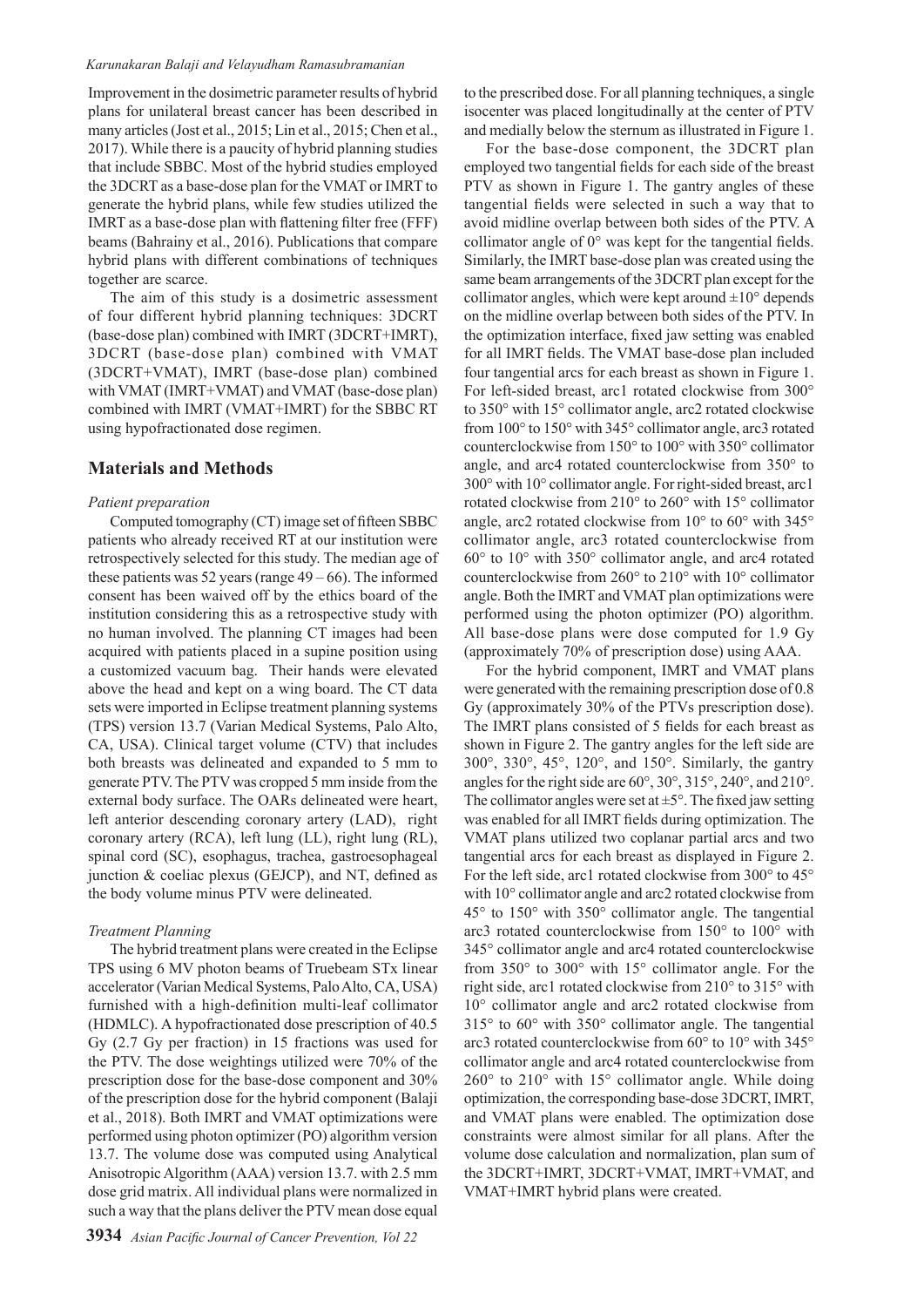#### *Dosimetric evaluation*

The PTV and OARs dosimetric evaluation of these hybrid plans had been made using dose-volume histogram (DVH) analysis. For the PTV quality comparison, dosimetric indices like coverage index (COI), conformity index (CI), uniformity index (UI), and gradient index (GI) were calculated as stated below. The COI was defined as:

$$
COI = \frac{D_P}{D_{95\%}}
$$

where  $D_p$  is the prescription dose and  $D_{95\%}$  is the dose received by 95% of the PTV. The CI was calculated as:

$$
CI = \frac{V_{PTV}}{V_{PTVref}} \times \frac{V_{ref}}{V_{PTVref}}
$$

where  $V_{PTV}$  is the volume of PTV,  $V_{PTVref}$  is the reference isodose (95%) volume within the PTV, and  $V_{ref}$  is the volume of reference isodose (95%). The UI was calculated as:

$$
UI = \frac{D_{5\%}}{D_{95\%}},
$$

where  $D_{5\%}, D_{95\%}$  are the doses received by 5%, 95% of the PTV respectively. The GI was defined as:

$$
GI = \frac{V_{50\%}}{V_{PTV}}
$$

**Overall Score** 

where  $V_{50\%}$  is 50% isodose volume and  $V_{PTV}$  is the volume of PTV. The ideal value for COI, CI, UI, and GI is 1 and, a plan with a value closer to 1 indicates a superior plan. The dose-volume parameters evaluated for the comparison of OARs were listed in Table 1. In addition, total monitor units (MU) and treatment time (TT) were noted to assess the delivery efficiency.

A simple plan quality matrix scoring method was utilized to calculate an overall score that incorporates all dosimetric parameters evaluated. The overall score was calculated as:

$$
=\frac{\sum_{i=1}^{n} \binom{A_i}{D_i} X P_i}{n}
$$

where Ai is an achieved value of the ith dosimetric index of a particular plan and Di is the desired value ith dosimetric index and n is a number of dosimetric indices assessed. The Pi is a penalty function that doubles the score if the achieved value shows an unacceptable result (that is, more than desired value). For the COI, CI, UI, GI, MU, and TT their average values from all plans were taken as the desired values. Practically, the ideal value 1 cannot be achievable. Therefore the values between the ideal value and the desired value indicated the better plan. The desired values for the OARs are presented in Table 1. The overall score close to 0 designates a superior plan.

#### *Statistical analysis*

The dosimetric results of four different hybrid plans were analyzed using the Kruskal-Wallis test for multiple samples comparison. The statistical test was two-tailed, with a threshold for statistical significance of  $p \le 0.05$ .

## **Results**

The mean  $\pm$  standard deviation (SD) of volumes of bilateral breast PTV, LL, RL, and heart were 1804.3±875.1, 889.9±143.8, 1147.8±204.9, and 467.4±70.2 cm<sup>3</sup> respectively. The PTV parameter results for all hybrid plans are summarized in Table 2. The hybrid plans achieved expected coverage (COI < 1.05) for the PTV, while there were statistically significant differences among the plans ( $p = 0.026$ ). The UI of the PTV has shown statistical significance among all hybrid plans  $(p = 0.012)$ . The CI and GI of the PTV have shown comparable results among all hybrid plans. The MU and

Table 1. Tolerance Dose Limits for All Organs at Risk

| dicates a superior                                          | Organs at risk     | Dose limits                                                |
|-------------------------------------------------------------|--------------------|------------------------------------------------------------|
| valuated for the<br>ple 1. In addition,<br>t time (TT) were | RL and LL          | $V_{SGV}$ < 60 %; $V_{20GV}$ < 30 %                        |
|                                                             |                    | $V_{35Gv}$ < 5 %; $D_{Mean}$ < 12 Gy                       |
|                                                             | Heart              | $V_{SGV}$ < 40 %; $V_{2SGV}$ < 10 %                        |
| ring method was                                             |                    | $V_{35Gv}$ < 5 %; $D_{Mean}$ < 5 Gy                        |
| at incorporates all                                         | LAD                | $\rm V_{_{30Gy}}$ < 15 %; $\rm D_{\rm Mean}$ < 15 Gy       |
| overall score was                                           | <b>RCA</b>         | $D_{\textrm{Mean}}\!<\!4$ Gy                               |
|                                                             | Esophagus, Trachea | $\rm D_{Mean}\,{<}\,10$ Gy                                 |
|                                                             | <b>GEJCP</b>       | $\rm D_{Mean} \leq 3$ Gy                                   |
|                                                             | <b>SC</b>          | $\rm D_{\rm Max}\,{<}\,10$ Gy                              |
|                                                             | NT                 | $\rm V_{_{5Gy}}\,{<}\,20$ % ; $\rm D_{_{Mean}}\,{<}\,5$ Gy |
|                                                             |                    |                                                            |

RL, Right lung; LL, Left lung; LAD, Left anterior descending coronary artery; RCA,Right coronary artery; GEJCP, Gastroesophageal junction & coeliac plexus ; SC, Spinal cord; NT, Normal tissue; Gy, Gray;  $V_{XGv}$ Volume receiving X Gy dose;  $D_{\text{Mean}}$ , Mean dose;  $D_{\text{Max}}$ , Maximum dose



Figure 1. (a) Location of isocenter, (b) field arrangement in base-dose 3DCRT and IMRT plans, and (c) field arrangement in base-dose VMAT plan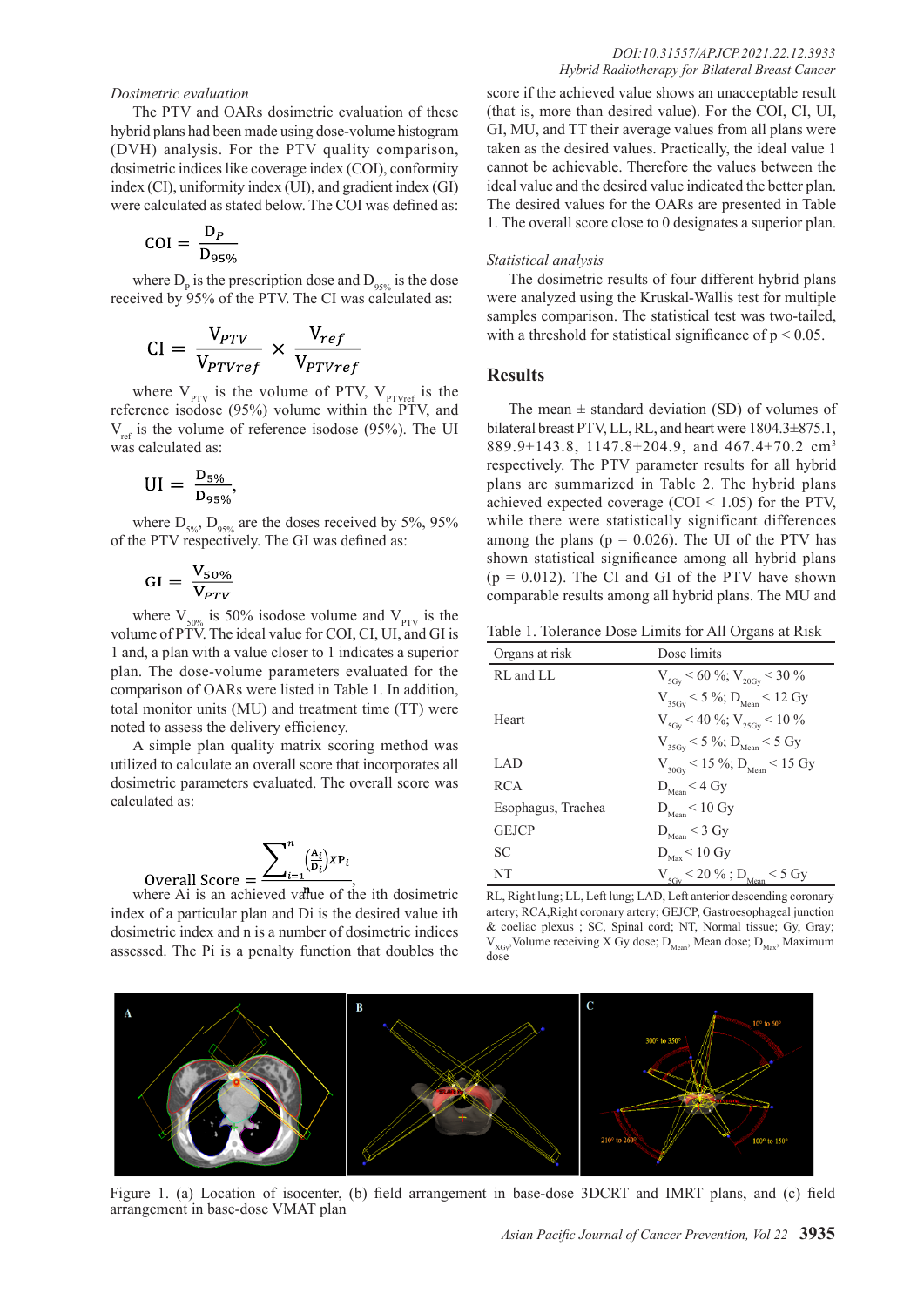

Figure 2. Field Arrangements in (a) IMRT Plan (5 fields for each breast), (b) VMAT Plan (2 partial and 2 tangential Arcs for Each Breast)

TT were significantly less in the 3DCRT+VMAT plan (p < 0.00001). The plan quality score for the PTV has shown that the 3DCRT+VMAT and 3DCRT+IMRT plans were better than the IMRT+VMAT and VMAT+IMRT plans.

Table 3 summarizes the OARs dosimetric comparison results of all hybrid plans. On comparing doses to OARs, most of the dose parameters were showed statistically significant differences among the hybrid plans ( $p < 0.05$ ). The mean dose,  $V_{5Gv}$  and  $V_{20Gv}$  of both LL and RL were less in the 3DCRT±IMRT plan. Similarly, the heart mean dose,  $V_{5Gy}$ , and  $V_{25Gy}$  were less in the 3DCRT+IMRT plan. The mean doses to LAD, RCA, esophagus, trachea, NT were significantly less in the 3DCRT+IMRT plan compared to other hybrid plans. The low dose levels  $(V_{5G_y})$  to lungs and heart were higher with VMAT+IMRT and IMRT+VMAT plans, whereas  $V_{35G_y}$  of lungs and heart and  $V_{30G_y}$  of LAD were less in the VMAT+IMRT plan. The overall plan quality scores that incorporate all dosimetric parameters (PTV and OARs) were 1.035, 0.912, 1.102, and 1.381 for 3DCRT+IMRT, 3DCRT+VMAT, IMRTVVMAT, and VMAT+IMRT plans respectively.

#### **Discussion**

RT of SBBC is more difficult than unilateral breast due to larger target volume and involvement of both lungs. The goal of this dosimetric comparison study was to evaluate the achievability of 4 different hybrid technique combinations, including 3DCRT+IMRT, 3DCRT+VMAT, IMRT+VMAT, and VMAT+IMRT for SBBC using a hypofractionated dose regimen. Clinical trials on the accelerated hypofractionated RT for breast cancer have been shown promising results. The UK Standardization of Breast Radiotherapy trial-A (START A) was explored 39 Gy and 41.6 Gy in 13 fractions over 5-week dose regimens (Bentzen et al., 2008). While START B trial proposed a dose prescription of 40 Gy in 15 daily fractions over 3 weeks (Bentzen et al., 2008). These accelerated hypofractionated RT reduces the overall treatment course time and cost to the patients and reduces resource consumption.

3DCRT is the standard technique for breast cancer in most institutions worldwide. Nevertheless, the 3DCRT technique failed to provide better results for patients with SBBC. Precisely in the inter breast region, reducing the hotspot due to overlapping fields is a difficult task with the 3DCRT plan alone. However, the present hybrid planning study showed that the 3DCRT plan is optimal as a base-dose plan. The 3DCRT plan utilized lesser planning time, demanding fewer MUs compared to the IMRT and VMAT base-dose plans. In addition, the impact of setup and breathing movements are more in the IMRT/VMAT compared to the 3DCRT (Zhou et al., 2016). The 3DCRT beams are capable to accommodate the setup and shape changes of breasts with extended fields, along the skin surface region.

 As part of the hybrid component, the IMRT and VMAT techniques are used to improve the discrepancies of the base-dose plans. Therefore the beam arrangement strategy of the IMRT and VMAT fields is more important in the hybrid setting. This study utilized 5 IMRT fields for each breast. Increasing the number of IMRT fields provides better results at the cost of increased MUs and treatment time. Consequently, patients with massive breast

Table 2. Dosimetric Parameters Results for Planning Target Volume and Delivery Efficiency

| Parameter  | 3DCRT+IMRT         | 3DCRT+VMAT        | <b>IMRT+VMAT</b>  | <b>VMAT+IMRT</b>   | p value* |  |
|------------|--------------------|-------------------|-------------------|--------------------|----------|--|
| <b>COI</b> | $1.037 \pm 0.010$  | $1.042 \pm 0.009$ | $1.047 \pm 0.012$ | $1.045 \pm 0.007$  | 0.026#   |  |
| CI.        | $1.179 \pm 0.039$  | $1.165 \pm 0.030$ | $1.180 \pm 0.038$ | $1.149 \pm 0.035$  | 0.068    |  |
| UI         | $1.088 \pm 0.022$  | $1.093 \pm 0.018$ | $1.103 \pm 0.025$ | $1.110 \pm 0.019$  | 0.012#   |  |
| GI         | $2.053 \pm 0.202$  | $2.059 \pm 0.202$ | $2.053 \pm 0.231$ | $2.059 \pm 0.256$  | 0.991    |  |
| MU         | $1264.9 \pm 124.7$ | $704.1 \pm 23.9$  | $950.0 \pm 124.9$ | $1491.9 \pm 203.7$ | < 0.001# |  |
| $TT$ (min) | $9.12 \pm 0.41$    | $6.59 \pm 0.04$   | $7.49 \pm 0.24$   | $8.84 \pm 0.60$    | < 0.001# |  |

COI, Coverage index; CI, Conformity index; UI, Uniformity index; GI, Gradient index; MU, Monitor unit; TT, Treatment time; Bold, Better result; \*, Kruskal-Wallis test; #, statistically significant result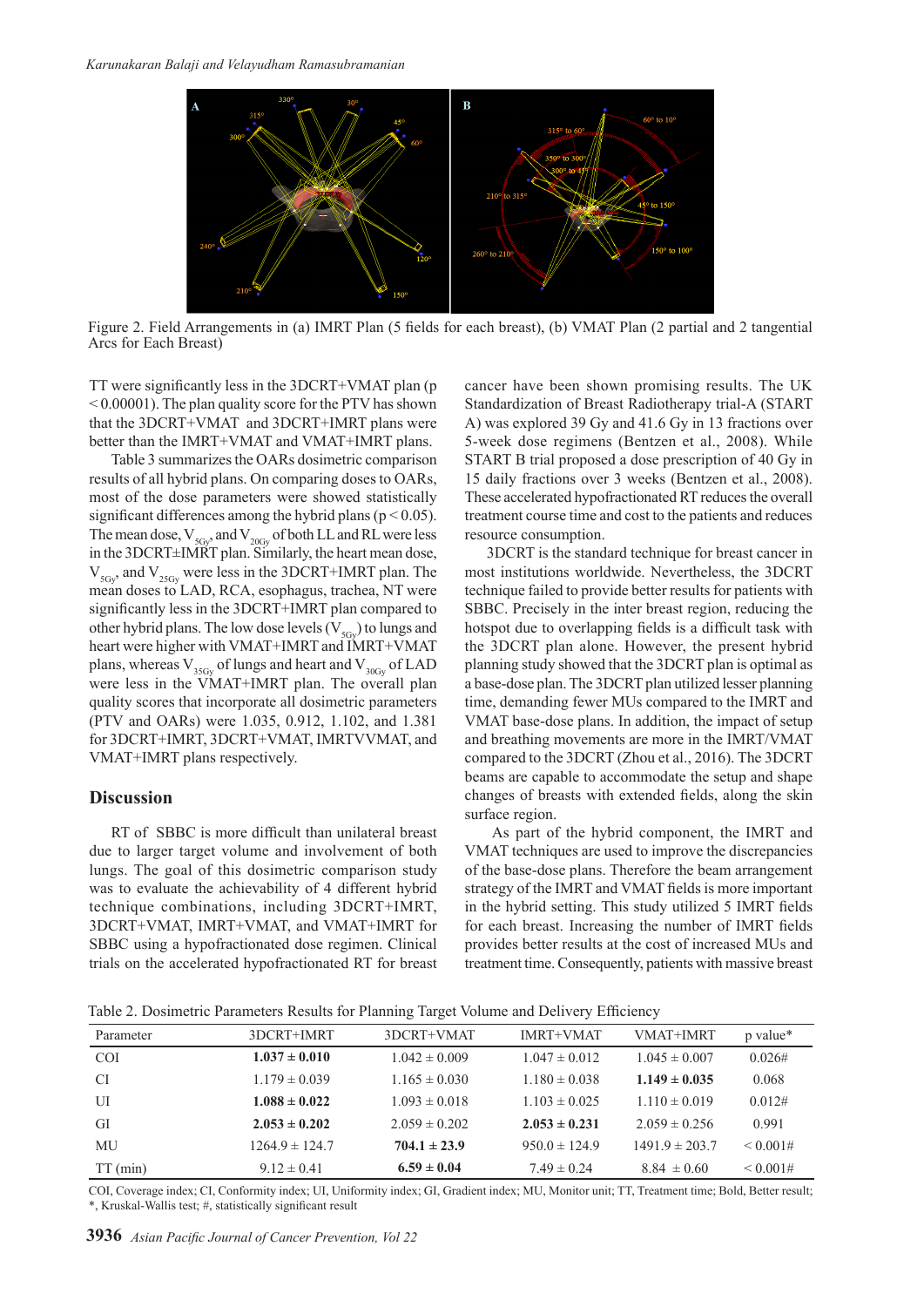| Parameter                                  | Table 5. Comparison Results of Organs at Kisk Dosmietric Farameters<br>3DCRT+IMRT | 3DCRT+VMAT        | <b>IMRT+VMAT</b>  | VMAT+IMRT        | p value*                 |
|--------------------------------------------|-----------------------------------------------------------------------------------|-------------------|-------------------|------------------|--------------------------|
| LL                                         |                                                                                   |                   |                   |                  |                          |
| $D_{Mean}$ (Gy)                            | $6.39 \pm 0.41$                                                                   | $6.83 \pm 0.34$   | $6.72 \pm 0.54$   | $7.94 \pm 0.60$  | ${}< 0.001$ <sup>#</sup> |
| $V_{\mathrm{5Gy}}\left(\mathrm{\%}\right)$ | $34.14 \pm 4.35$                                                                  | $37.59 \pm 4.46$  | $36.40 \pm 3.73$  | $47.59 \pm 4.59$ | ${}< 0.001$ <sup>#</sup> |
| $V_{20Gy}(\%)$                             | $8.18 \pm 1.75$                                                                   | $8.99 \pm 1.60$   | $8.77 \pm 2.25$   | $9.89 \pm 1.92$  | $0.046*$                 |
| $V_{35Gy}(\%)$                             | $1.17 \pm 0.53$                                                                   | $2.01 \pm 0.62$   | $1.71 \pm 0.68$   | $0.85 \pm 0.58$  | ${}< 0.001$ <sup>#</sup> |
| $\mathbf{RL}$                              |                                                                                   |                   |                   |                  |                          |
| $D_{Mean}$ (Gy)                            | $6.97 \pm 0.58$                                                                   | $7.91 \pm 0.70$   | $8.12 \pm 0.76$   | $8.70 \pm 0.99$  | ${}< 0.001$ <sup>#</sup> |
| $V_{5Gy}(\%)$                              | $36.95 \pm 5.69$                                                                  | $45.10 \pm 6.50$  | $46.11 \pm 6.87$  | $52.57 \pm 5.41$ | ${}< 0.001$ <sup>#</sup> |
| $V_{20\text{Gy}}(%)$                       | $9.13 \pm 3.28$                                                                   | $10.20 \pm 3.10$  | $10.79 \pm 2.95$  | $10.91 \pm 3.24$ | 0.149                    |
| $\mathrm{V}_{_{35 \mathrm{Gy}}}$ (%)       | $2.18 \pm 1.34$                                                                   | $3.46 \pm 1.50$   | $2.89 \pm 1.69$   | $1.96 \pm 1.20$  | $0.032^{#}$              |
| Heart                                      |                                                                                   |                   |                   |                  |                          |
| $D_{Mean}$ (Gy)                            | $3.62 \pm 0.45$                                                                   | $4.86 \pm 0.97$   | $5.08 \pm 1.22$   | $5.55 \pm 0.33$  | ${}< 0.001$ <sup>#</sup> |
| $V_{\rm 5Gy}(\%)$                          | $12.10 \pm 3.59$                                                                  | $27.73 \pm 12.39$ | $30.65 \pm 16.52$ | $36.91 \pm 5.24$ | ${}< 0.001$ <sup>#</sup> |
| $\rm V_{_{25Gy}}$ (%)                      | $2.18 \pm 0.57$                                                                   | $2.65 \pm 0.55$   | $2.22 \pm 0.44$   | $1.37 \pm 0.75$  | ${}< 0.001$ <sup>#</sup> |
| $V_{35Gy}(\%)$                             | $0.29 \pm 0.28$                                                                   | $0.50 \pm 0.29$   | $0.47 \pm 0.23$   | $0.22 \pm 0.28$  | $0.002^{#}$              |
| LAD                                        |                                                                                   |                   |                   |                  |                          |
| $D_{\text{Mean}}(Gy)$                      | $13.56 \pm 2.60$                                                                  | $16.04 \pm 3.08$  | $15.90 \pm 2.62$  | $15.25 \pm 2.45$ | 0.069                    |
| $V_{30Gy}(\%)$                             | $11.61 \pm 6.97$                                                                  | $19.45 \pm 7.50$  | $14.32 \pm 6.04$  | $6.88 \pm 7.04$  | ${}< 0.001$ <sup>#</sup> |
| <b>RCA</b>                                 |                                                                                   |                   |                   |                  |                          |
| $D_{\text{Mean}}(Gy)$                      | $3.35 \pm 0.55$                                                                   | $4.92 \pm 1.26$   | $5.75 \pm 2.07$   | $5.15 \pm 0.99$  | $0.001*$                 |
| Esophagus                                  |                                                                                   |                   |                   |                  |                          |
| $D_{Mean}$ (Gy)                            | $2.32 \pm 1.54$                                                                   | $4.03 \pm 0.88$   | $4.12 \pm 1.29$   | $3.49 \pm 1.37$  | $0.002^{#}$              |
| Trachea                                    |                                                                                   |                   |                   |                  |                          |
| $D_{\text{Mean}}(Gy)$                      | $2.54 \pm 1.50$                                                                   | $4.62 \pm 1.04$   | $4.77 \pm 1.63$   | $3.90 \pm 1.63$  | $0.001^{#}$              |
| <b>GEJCP</b>                               |                                                                                   |                   |                   |                  |                          |
| $D_{Mean}$ (Gy)                            | $1.00 \pm 0.40$                                                                   | $1.23 \pm 0.47$   | $1.18 \pm 0.38$   | $1.19 \pm 0.49$  | 0.482                    |
| <b>SC</b>                                  |                                                                                   |                   |                   |                  |                          |
| $D_{\text{Max}}(Gy)$                       | $2.73 \pm 1.85$                                                                   | $4.58 \pm 1.13$   | $4.31 \pm 1.09$   | $4.64 \pm 2.32$  | $0.016^{#}$              |
| NT                                         |                                                                                   |                   |                   |                  |                          |
| $D_{Mean}$ (Gy)                            | $4.22 \pm 0.51$                                                                   | $4.28 \pm 0.45$   | $4.22 \pm 0.43$   | $4.74 \pm 0.66$  | 0.086                    |
| $V_{5Gv}(\%)$                              | $17.74 \pm 3.03$                                                                  | $18.13 \pm 2.39$  | $18.30 \pm 2.61$  | $23.04 \pm 3.39$ | $0.001*$                 |

Table 3. Comparison Results of Organs at Risk Dosimetric Parameters

LL, Left lung; RL, Right lung; LAD, Left anterior descending coronary artery; RCA, Right coronary artery; GEJCP, Coeliac plexus and gastroesophageal junction; SC, Spinal cord; NT, Normal tissue; Gy, Gray; D<sub>Mean</sub>, Mean dose; D<sub>Max</sub>, Maximum dose; V<sub>XGy</sub>, Volume receiving X dose; Bold, Better result; \*, Kruskal-Wallis test; # , statistically significant result

volume might require 7 fields of IMRT to get better beam modulation. For the VMAT plan, different arc designs like split arcs (Boman et al., 2016), multiple partial arcs (Tsai et al., 2012), modified VMAT (Lai et al., 2016), tangential VMAT (Viren et al., 2015) have been explored in the literature. The purpose of the split arcs or multiple partial arcs is to reduce the size of the arc field so that it will reduce the modulation complexity by reducing the MLC travel range. The use of the tangential arc is to reduce the dose to contralateral OARs and to reduce the low dose levels to NT. The present study employed two split arcs and two tangential arcs for each breast and the field size was limited to 15 cm to increase the smooth delivery of MLC.

Previous studies reported the dosimetric comparison of hybrid techniques and individual IMRT, VMAT techniques in SBBC RT (Gadea et al., 2021; Huang et al., 2019; Kim et al., 2018; Subramanian et al., 2016). In a dosimetric

comparison study, Huang et al., (2019) evaluated fixedjaw IMRT and tangential partial VMAT in SBBC using a hypofractionated dose of 42.56 Gy in 16 fractions. The results showed that the IMRT was better in terms of target coverage and OAR sparing at low dose levels, whereas the VMAT was superior at the high dose levels. Similarly, Kim et al., (2018) compared IMRT, VMAT, and 3DCRT on SBBC patients. The dose prescription was 50 Gy in 25 fractions. The IMRT plan showed superior results in most of the dosimetric parameters, while VMAT presented better treatment efficiency with less MU and TT. The present study also showed a similar trend with 3DCRT+IMRT and 3DCRT+VMAT hybrid plans.

Subramanian et al., (2016) evaluated VMAT and hybrid VMAT in SBBC using a conventional dose schedule. It was reported that the hybrid VMAT was superior compared to VMAT. The present study was intended to compare different hybrid techniques for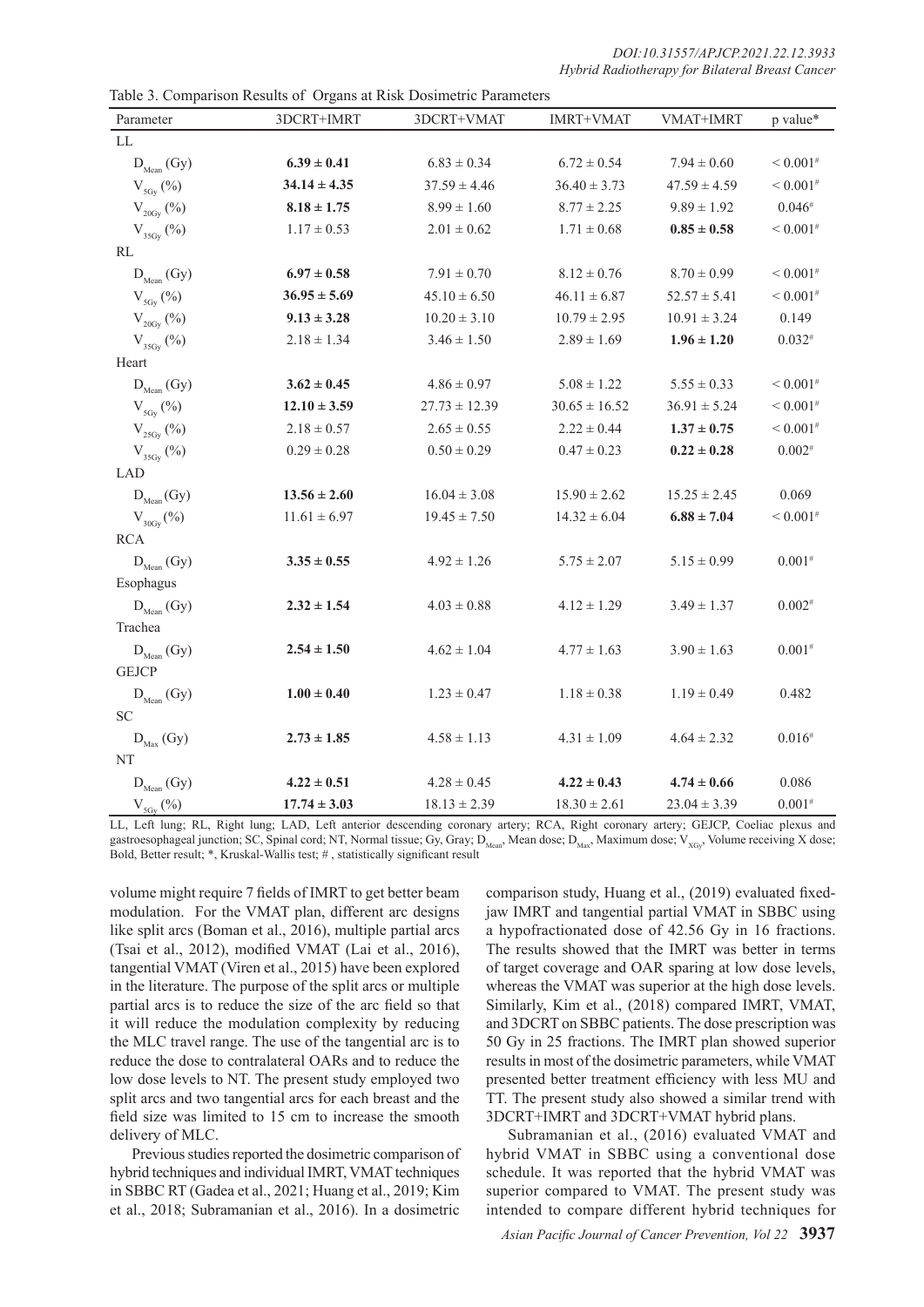#### *Karunakaran Balaji and Velayudham Ramasubramanian*

further improvement in SBBC RT planning using a hypofractionated dose regimen. Gadea et al., (2021) compared the feasibility of different dose regimens for SBBC using the VMAT technique. For the same dose schedule, the mean dose to heart achieved in the Gadea et al. study (VMAT) and the present study (3DCRT+VMAT) were 4.8 Versus 4.86 Gy respectively. Similarly, the mean lungs doses were 9.8 versus 7.3 Gy and  $V_{20\text{Gy}}$  of lungs were 12.1 versus 9.6 % in Gadea et al study and the present study respectively.

Gaudino et al., (2018) compared VMAT to SBBC RT in deep inspiration breath-hold (DIBH) versus free-breathing set up. While it was reported that the DIBH method can able to reduce the dose to the heart, LAD, and lungs, this practice might not be achievable for all patients. The TT in SBBC irradiation was twice as compared to unilateral breast RT and show concerns in the breath-hold constancy, reduction of patient movement during treatment, and patient's comfort. Therefore, the necessity of DIBH should be evaluated in a clinical setting for each patient. The exclusion of nodal stations was the limitation of this study. However, further investigation including nodal stations is required, which could be anticipated in some clinical settings.

The present dosimetric study revealed that all hybrid plans provided quality results for SBBC irradiation. The 3DCRT+IMRT technique provided superior results for most of the dosimetric parameters. The 3DCRT+VMAT technique showed superior results in terms of fewer MU and delivery time and the integrated plan quality matrix favored the same. Further, bearing in mind the uniqueness of each patient, the trade-off between 3DCRT+VMAT and 3DCRT+IMRT needs to be evaluated with regards to plan complexity, OAR sparing and planning time in a clinical setting. Further research involving different beam arrangements for IMRT and VMAT is warranted for improved outcomes.

### **Author Contribution Statement**

The contributions of all authors must be described in the following manner: The authors confirm contribution to the paper as follows: study conception and design: K. Balaji, V. Ramasubramanian; data collection: K. Balaji; analysis and interpretation of results: K. Balaji; draft manuscript preparation: K. Balaji, V. Ramasubramanian. All authors reviewed the results and approved the final version of the manuscript.

## **Acknowledgments**

The authors would like to thank Dr. Balajisubramanian S, Dr. Balasundaram V and Dr. Sathiya K, Radiation Oncologists and Mr. Moorthi T, Medical Physicist of Gleneagles Global Hospitals, Chennai, for their helpful discussion and advice.

## **References**

Badiyan SN, Shah C, Arthur D, et al (2014). Hypofractionated regional nodal irradiation for breast cancer: examining the data and potential for future studies. *Radiother Oncol*, **110**, 39–44.

- Balaji K, Subramanian B, Yadav P, Anu Radha C, Ramasubramanian V (2016). Radiation therapy for breast cancer: Literature review. *Med Dosim*, **41**, 253–7.
- Balaji K, Yadav P, BalajiSubramanian S, Anu Radha C, Ramasubramanian V (2018). Hybrid volumetric modulated arc therapy for chest wall irradiation: For a good plan, get the right mixture. *Phys Med*, **52**, 86–92.
- Bahrainy M, Kretschmer M, Jost V, et al (2016). Treatment of breast cancer with simultaneous integrated boost in hybrid plan technique. *Strahlenther Onkol*, **192**, 333–41.
- Bentzen SM, Agrawal RK, Aird EG, et al (2008). The UK standardisation of breast radiotherapy (START) Trial A of radiotherapy hypofractionation for treatment of early breast cancer: a randomised trial. *Lancet*, **9**, 331–41.
- Bentzen SM, Agrawal RK, Aird EG, et al (2008). The UK standardisation of breast radiotherapy (START) Trial B of radiotherapy hypofractionation for treatment of early breast cancer: a randomised trial. *Lancet*, **371**, 1098–107.
- Boman E, Rossia M, Haltamo M, Skyttä T, Kapanen M (2016). A new split arc VMAT technique for lymph node positive breast cancer. *Phys Med*, **32**, 1428–36.
- Chen YG, Li AC, Li WY, et al (2017). The feasibility study of a hybrid coplanar arc technique versus hybrid intensity-modulated radiotherapy in treatment of early-stage left-sided breast cancer with simultaneous-integrated boost. *J Med Phys*, **42**, 1–8.
- Gadea J, Ortiz I, Roncero R, et al (2021). Synchronous bilateral breast cancer treated with a 3-week hypofractionated radiotherapy schedule: clinical and dosimetric outcomes. *Clin Transl Oncol*, **23**, 1915–22.
- Gaudino D, Cima S, Frapolli M, et al (2018). Volumetric modulated arc therapy applied to synchronous bilateral breast cancer radiotherapy: dosimetric study on deep inspiration breath hold versus free breathing set up. *Biomed Phys Eng Express*, **4**, 045007.
- Haviland JS, Owen RJ, Dewar JA, et al (2013). The UK Standardisation of Breast Radiotherapy (START) trials of radiotherapy hypofractionation for treatment of early breast cancer: 10-year follow-up results of two randomised controlled trials. *Lancet Oncol*, **4**, 1086–94.
- Huang JH, Wu XX, Lin X, et al (2019). Evaluation of fixed-jaw IMRT and tangential partial-VMAT radiotherapy plans for synchronous bilateral breast cancer irradiation based on a dosimetric study. *J Appl Clin Med Phys*, **20**, 31–41.
- Jost V, Kretschmer M, Sabatino M, et al (2015). Heart dose reduction in breast cancer treatment with simultaneous integrated boost: comparison of treatment planning and dosimetry for a novel hybrid technique and 3D-CRT. *Strahlenther Onkol*, **191**, 734–41.
- Khan AJ, Poppe MM, Goyal S, et al (2017). Hypofractionated postmastectomy radiation therapy is safe and effective: first results from a prospective phase II trial. *J Clin Oncol*, **35**, 2037–43.
- Kheirelseid EA, Jumustafa H, Miller N, et al (2011). Bilateral breast cancer: analysis of incidence, outcome, survival and disease characteristics. *Breast Cancer Res Treat*, **126**, 131–40.
- Kim SJ, Lee MJ, Youn SM (2018). Radiation therapy of synchronous bilateral breast carcinoma (SBBC) using multiple techniques. *Med Dosim*, **43**, 55–68.
- Lai Y, Chen Y, Wu S, et al (2016). Modified volumetric modulated arc therapy in left sided breast cancer after radical mastectomy with flattening filter free versus flattened beams. *Medicine*, **95**, e3295.
- Lin J, Yeh D, Yeh H, Chang CF, Lin JC (2015). Dosimetric